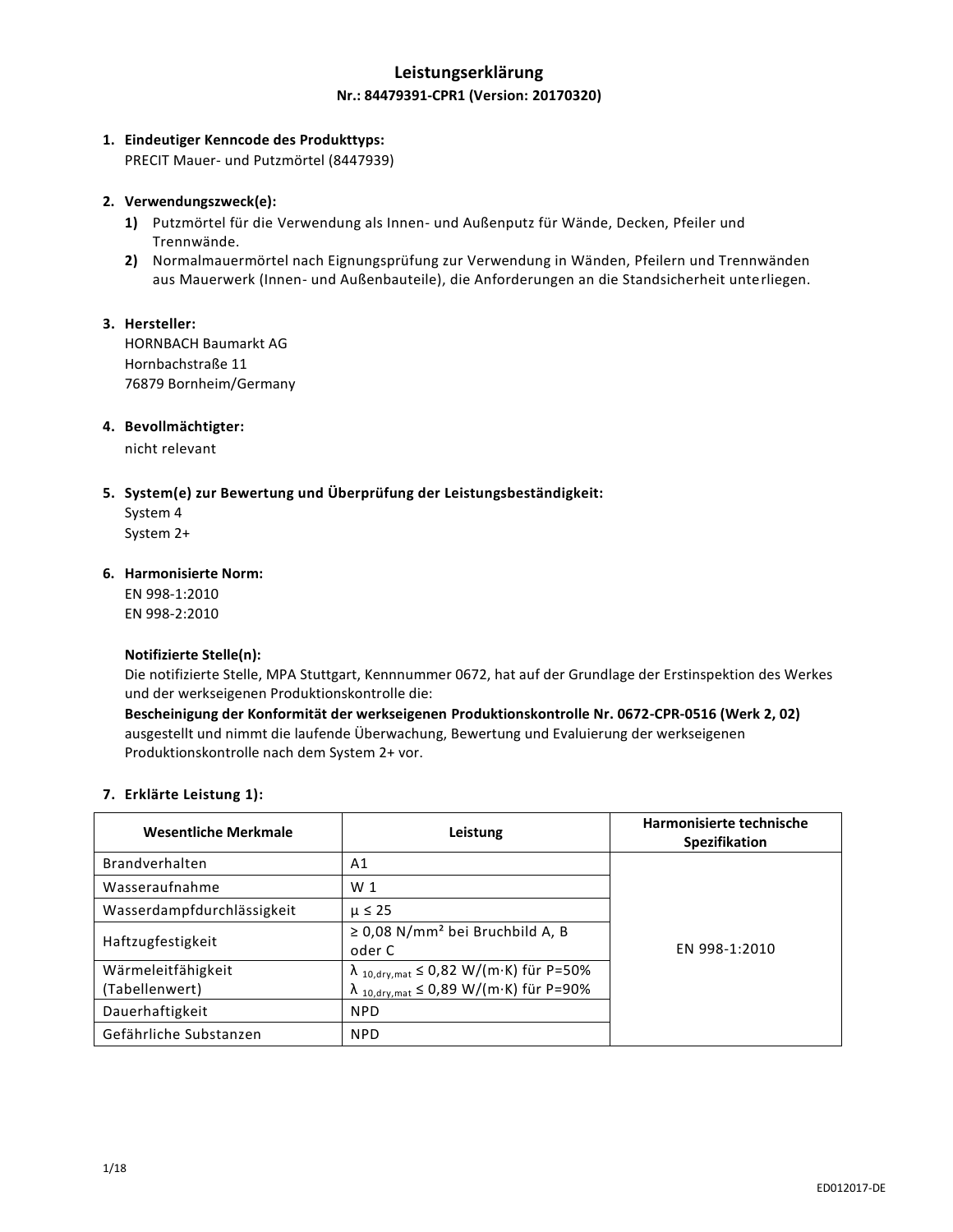## **Leistungserklärung Nr.: 84479391-CPR1 (Version: 20170320)**

**Erklärte Leistung 2):**

| <b>Wesentliche Merkmale</b>                                               | Leistung                                                                                                                                                                                                           | Harmonisierte technische<br>Spezifikation |
|---------------------------------------------------------------------------|--------------------------------------------------------------------------------------------------------------------------------------------------------------------------------------------------------------------|-------------------------------------------|
| Druckfestigkeit                                                           | M 2,5                                                                                                                                                                                                              |                                           |
| Verbundfestigkeit                                                         | Charakteristische<br>Anfangsscherfestigkeit<br>(Haftscherfestigkeit nach DIN EN<br>1052-3, Verfahren B): ≥ 0,04 N/mm <sup>2</sup>                                                                                  |                                           |
| Chloridgehalt                                                             | $\leq 0.1$ M.-%                                                                                                                                                                                                    |                                           |
| <b>Brandverhalten</b>                                                     | A1                                                                                                                                                                                                                 | EN 998-2:2010                             |
| Wasseraufnahme                                                            | <b>NPD</b>                                                                                                                                                                                                         |                                           |
| Wasserdampfdurchlässigkeit                                                | 15/35 (Tabellenwert)                                                                                                                                                                                               |                                           |
| Wärmeleitfähigkeit<br>(Tabellenwert)<br>Dauerhaftigkeit (Frostwiderstand) | $\lambda$ 10, dry, mat $\leq 0.82$ W/(m·K) für P=50%<br>$\lambda$ 10, dry, mat $\leq 0.89$ W/(m·K) für P=90%<br>Aufgrund vorliegender Erfahrungen<br>bei sachgerechter Anwendung<br>geeignet für nicht angreifende |                                           |
| Gefährliche Substanzen                                                    | Umgebung nach<br>EN 998-2 Anhang B<br><b>NPD</b>                                                                                                                                                                   |                                           |

**Die Leistung des vorstehenden Produkts entspricht der erklärten Leistung/den erklärten Leistungen. Für die Erstellung der Leistungserklärung im Einklang mit der Verordnung (EU) Nr. 305/2011 ist allein der obengenannte Hersteller verantwortlich.**

**Unterzeichnet für den Hersteller und im Namen des Herstellers von:**

**Andreas Back Leiter Qualitätsmanagement, Umwelt & CSR Bornheim, 20.03.2017**

1. V. Suder Sele

Anlage Sicherheitsdatenblatt gemäß Verordnung (EG) Nr. 1907/2006 (REACh)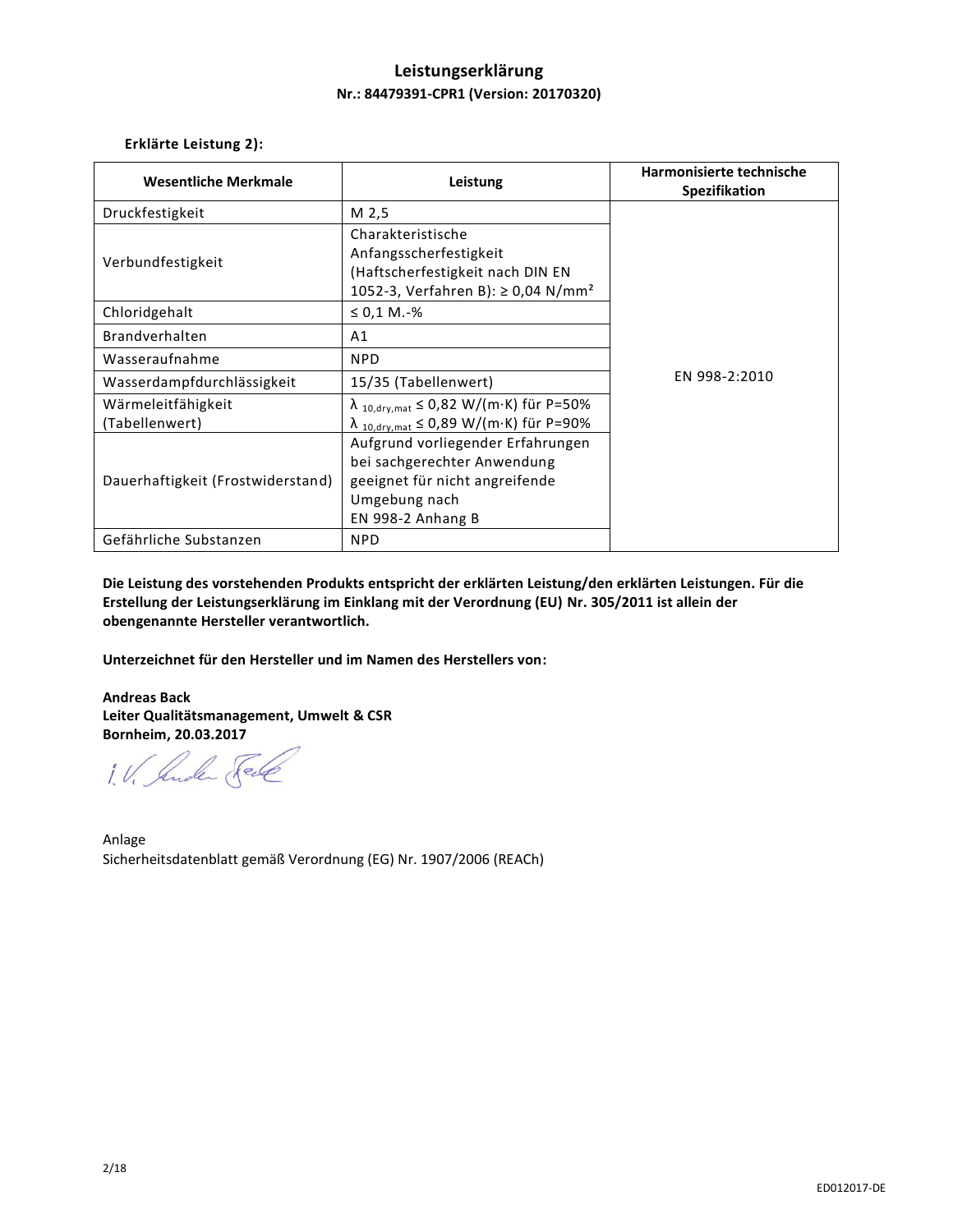# **Declaration of Performance No 84479391-CPR1 (Version: 20170320)**

## **1. Unique identification code of the product-type:**

PRECIT Masonry and plaster mortar (8447939)

## **2. Intended use/es:**

- **1)** Plaster mortar for use as indoor and outdoor plaster on walls, ceilings, columns and partitions..
- **2)** General purpose masonry mortar certified for use on masonry walls, pillars and partitions (interior and exterior components) that are subject to certain stability requirements.

## **3. Manufacturer:**

HORNBACH Baumarkt AG Hornbachstraße 11 76879 Bornheim/Germany

### **4. Authorised representative:**

not relevant

## **5. System/s of AVCP:**

System 4 System 2+

## **6. Harmonised standard:**

EN 998-1:2010 EN 998-2:2010

### **Notified body/ies:**

The notified body, MPA Stuttgart, ID number 0672, performed the initial inspection of the manufacturing plant and factory production control as well as of the continuous surveillance, assessment and evaluation of the factory production control and issued the certificate of conformity of the factory production control no. 0672- CPR-0516 (plant 2, 02) in accordance with System 2+.

### **7. Declared performance 1):**

| <b>Essential characteristics</b>        | Performance                                                                                                  | <b>Harmonised technical</b><br>specification |
|-----------------------------------------|--------------------------------------------------------------------------------------------------------------|----------------------------------------------|
| Reaction to fire                        | A1                                                                                                           |                                              |
| Water absorption                        | W <sub>1</sub>                                                                                               |                                              |
| Water vapour permeability               | $\mu \leq 25$                                                                                                |                                              |
| Tensile adhesion strength               | $\geq$ 0.08 N/mm <sup>2</sup> for fracture pattern A,<br>B or C                                              | EN 998-1:2010                                |
| Thermal conductivity<br>(tabular value) | $\lambda$ 10, dry, mat $\leq$ 0.82 W/(m·K) for P=50%<br>$\lambda$ 10, dry, mat $\leq$ 0.89 W/(m·K) for P=90% |                                              |
| Durability                              | <b>NPD</b>                                                                                                   |                                              |
| Harmful substances                      | <b>NPD</b>                                                                                                   |                                              |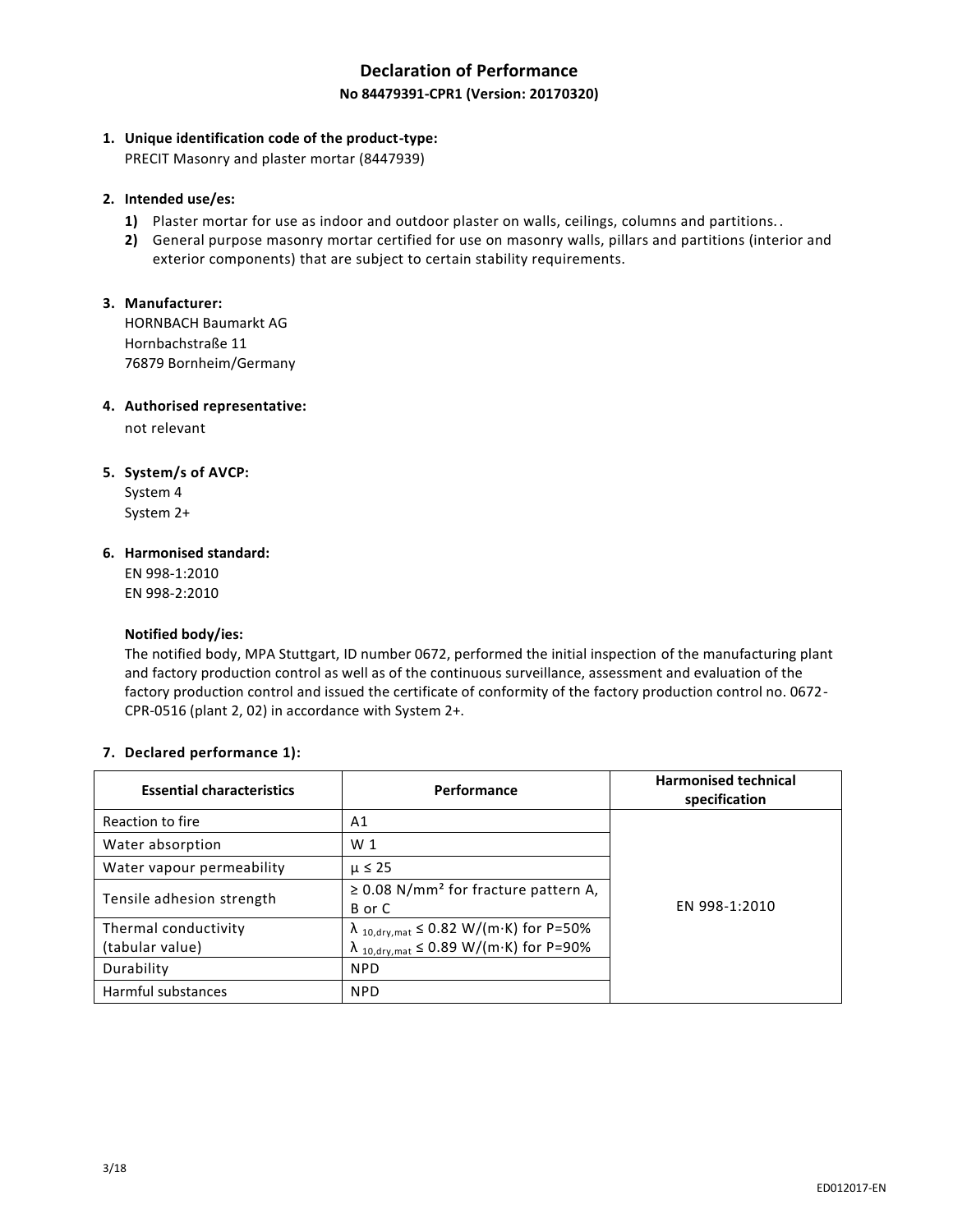# **Declaration of Performance No 84479391-CPR1 (Version: 20170320)**

**Declared performance 2):**

| <b>Essential characteristics</b>        | Performance                                                                                                                                          | <b>Harmonised technical</b><br>specification |
|-----------------------------------------|------------------------------------------------------------------------------------------------------------------------------------------------------|----------------------------------------------|
| Compressive strength                    | M 2.5                                                                                                                                                |                                              |
| Composite strength                      | Characteristic initial shear strength<br>(adhesive shear strength DIN EN<br>1052-3, procedure B): ≥ 0.04 N/mm <sup>2</sup>                           |                                              |
| Chloride concentration                  | $\leq$ 0.1 percent by mass                                                                                                                           |                                              |
| Reaction to fire                        | A1                                                                                                                                                   | EN 998-2:2010                                |
| Water absorption                        | <b>NPD</b>                                                                                                                                           |                                              |
| Water vapour permeability               | 15/35 (tabular value)                                                                                                                                |                                              |
| Thermal conductivity<br>(tabular value) | $\lambda$ 10, dry, mat $\leq$ 0.82 W/(m·K) for P=50%<br>$\lambda$ 10, dry, mat $\leq$ 0.89 W/(m·K) for P=90%                                         |                                              |
| Durability (frost resistance)           | On the strength of past experience<br>and if applied appropriately, suitable<br>for non-abrasive environments in<br>accordance with EN 998-2 Annex B |                                              |
| Harmful substances                      | <b>NPD</b>                                                                                                                                           |                                              |

**The performance of the product identified above is in conformity with the set of declared performance/s. This declaration of performance is issued, in accordance with Regulation (EU) No 305/2011, under the sole responsibility of the manufacturer identified above.**

**Signed for and on behalf of the manufacturer by:**

**Andreas Back Head of Quality Assurance, Environmental Issues & CSR At Bornheim on 20.03.2017**

1. V. Suder Fele

Enclosure Material safety data sheet according to regulation (EG) no. 1907/2006 (REACh)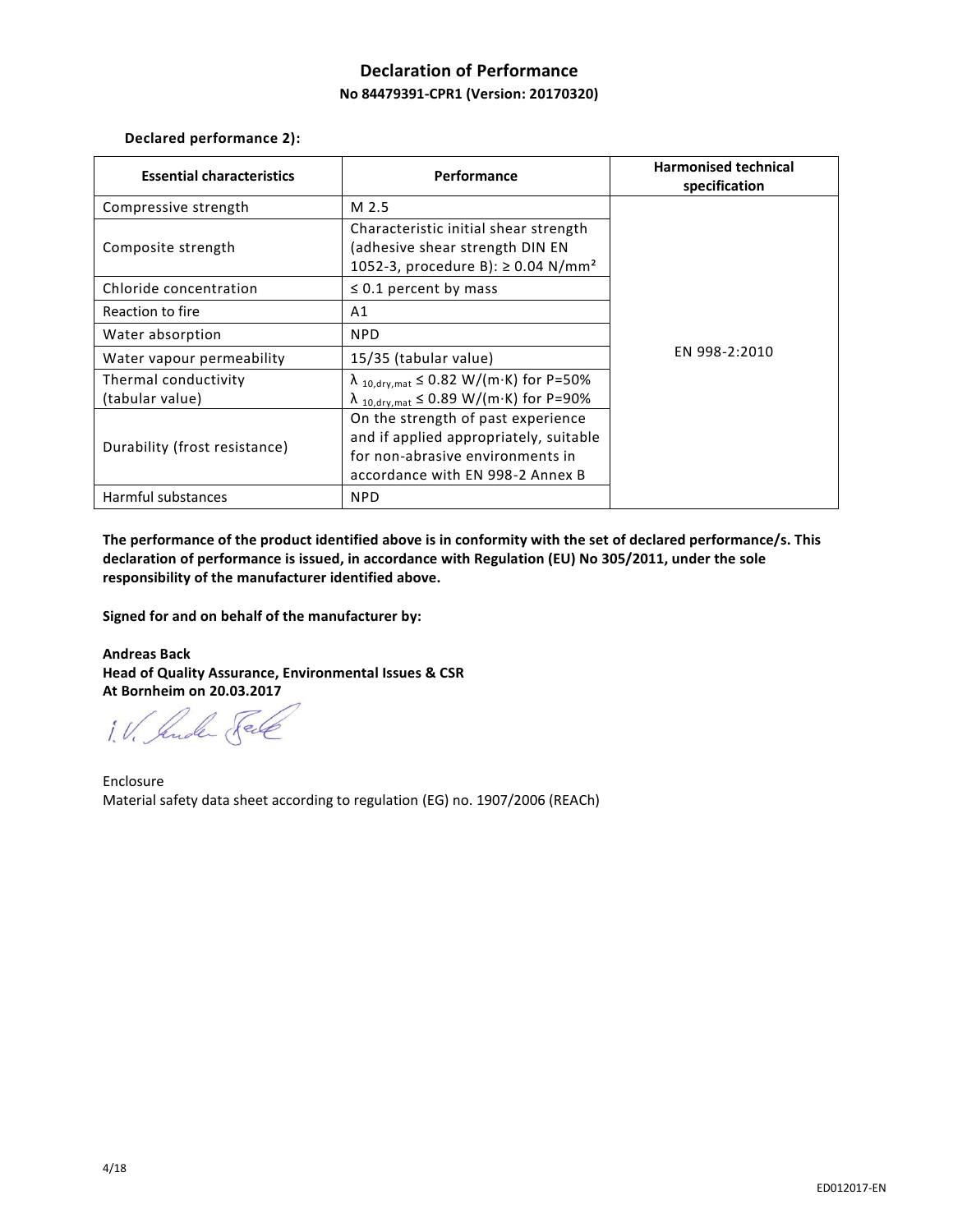# **Déclaration des Performances N o 84479391-CPR1 (Version 20170320)**

## **1. Code d'identification unique du produit type :**

PRECIT Mortier à maçonner et à enduire (8447939)

### **2. Usage(s) prévu(s) :**

- **1)** Mortier à enduire pour enduits intérieurs et extérieurs sur murs, plafonds, poteaux et cloisons.
- **2)** Mortier à maçonner normal après contrôle de conformité pour murs, poteaux et cloisons en maçonnerie (éléments de construction intérieurs et extérieurs) soumis à des exigences de stabilité .

## **3. Fabricant :**

HORNBACH Baumarkt AG Hornbachstraße 11 76879 Bornheim/Germany

### **4. Mandataire :**

non pertinent

## **5. Système(s) d'évaluation et de vérification de la constance des performances :**

Système 4 Système 2+

### **6. Norme harmonisée :**

EN 998-1:2010 EN 998-2:2010

### **Organisme(s) notifié(s) :**

L'institut agréé, MPA Stuttgart, numéro d'identification 0672, a, sur la base de la première inspection de l'usine et du contrôle de production en usine, présenté l'attestation de conformité du contrôle de production en usine n° 0672-CPR-0516 (usine 2, 02) et il effectue l'inspection et l'évaluation continues du contrôle de production en usine selon le système 2+.

### **7. Performance déclarées 1):**

| Caractéristiques essentielles              | Performance                                                                                                    | Spécifications techniques<br>harmonisées |
|--------------------------------------------|----------------------------------------------------------------------------------------------------------------|------------------------------------------|
| Comportement au feu                        | A1                                                                                                             |                                          |
| Absorption d'eau                           | W <sub>1</sub>                                                                                                 |                                          |
| Perméabilité à la vapeur d'eau             | $\mu \leq 25$                                                                                                  | EN 998-1:2010                            |
| Résistance à l'arrachement                 | $\geq$ 0,08 N/mm <sup>2</sup> schéma éclaté A, B ou C                                                          |                                          |
| Conductivité thermique<br>(valeur tableau) | $\lambda$ 10, dry, mat $\leq 0.82$ W/(m·K) pour P=50%<br>$\lambda$ 10, dry, mat $\leq 0.89$ W/(m·K) pour P=90% |                                          |
| Adhérence permanente                       | <b>NPD</b>                                                                                                     |                                          |
| Substances dangereuses                     | <b>NPD</b>                                                                                                     |                                          |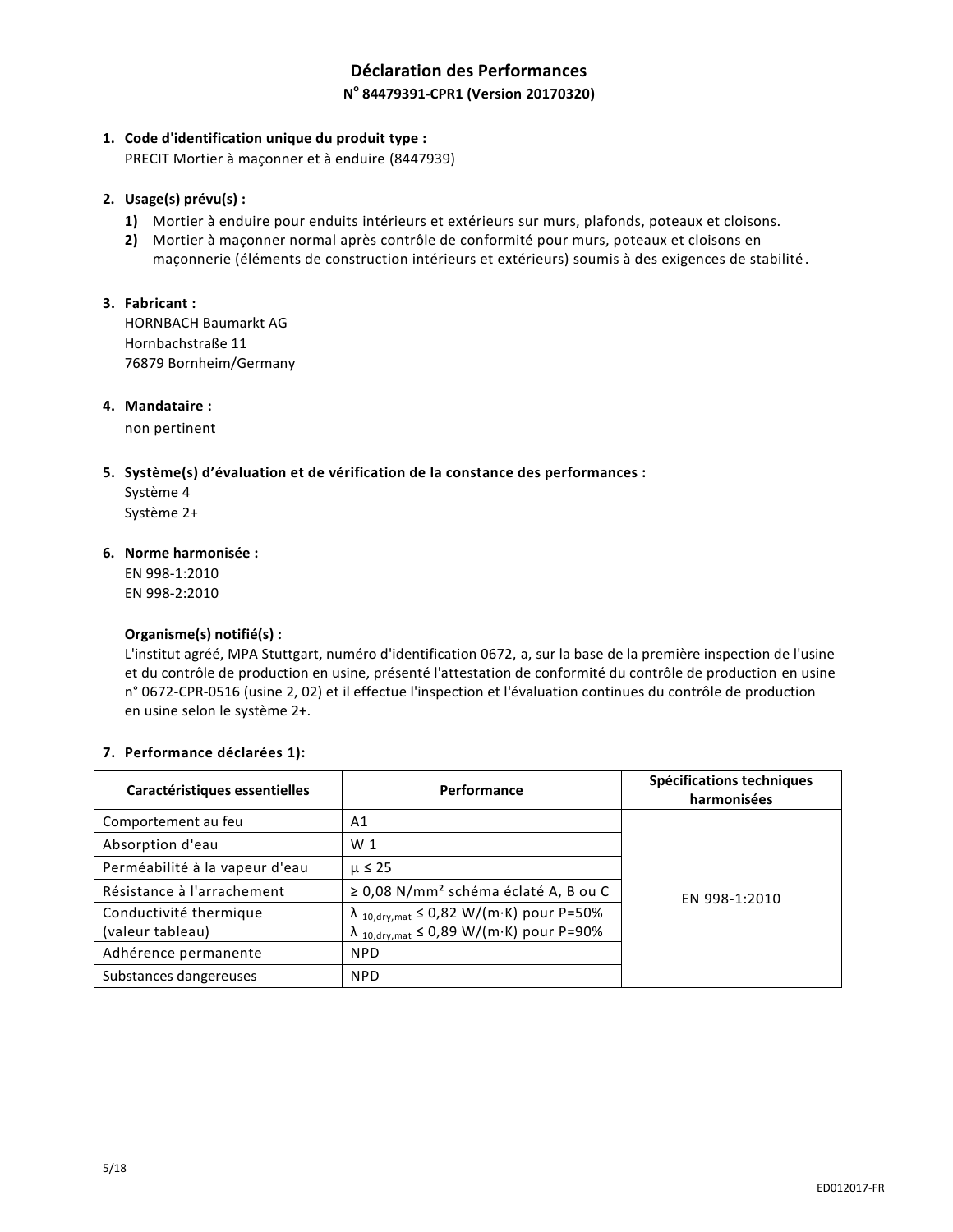# **Déclaration des Performances N o 84479391-CPR1 (Version 20170320)**

**Performance déclarées 2):**

| Caractéristiques essentielles               | Performance                                                                                                                                                           | Spécifications techniques<br>harmonisées |
|---------------------------------------------|-----------------------------------------------------------------------------------------------------------------------------------------------------------------------|------------------------------------------|
| Résistance à la compression                 | M 2,5                                                                                                                                                                 |                                          |
| Résistance en adhérence                     | Résistance initiale caractéristique au<br>cisaillement (résistance au<br>cisaillement selon la norme DIN EN<br>1052-3, procédé B): ≥ 0,04 N/mm <sup>2</sup>           |                                          |
| Teneur en chlorure                          | $\leq$ 0,1 Pourcentage de la masse                                                                                                                                    |                                          |
| Comportement au feu                         | A1                                                                                                                                                                    |                                          |
| Absorption d'eau                            | <b>NPD</b>                                                                                                                                                            |                                          |
| Perméabilité à la vapeur d'eau              | 15/35 (valeur tableau)                                                                                                                                                | EN 998-2:2010                            |
| Conductivité thermique<br>(valeur tableau)  | $\lambda$ 10, dry, mat $\leq 0.82$ W/(m·K) pour P=50%<br>$\lambda$ 10, dry, mat $\leq$ 0,89 W/(m·K) pour P=90%                                                        |                                          |
| Adhérence permanente<br>(résistance au gel) | A l'appui des expériences réalisées,<br>dans le cas d'une utilisation conforme,<br>convient pour un environnement non<br>agressif selon la norme EN 998-2<br>annexe B |                                          |
| Substances dangereuses                      | <b>NPD</b>                                                                                                                                                            |                                          |

**Les performances du produit identifié ci-dessus sont conformes aux performances déclarées. Conformément au règlement (UE) n<sup>o</sup> 305/2011, la présente déclaration des performances est établie sous la seule responsabilité du fabricant mentionné ci-dessus.**

**Signé pour le fabricant et en son nom par :**

**Andreas Back Directeur Management de la qualité & CSR À Bornheim, le 20.03.2017**

1. V. Suder Fele

Annexe Fiche technique de sécurité conformément au Règlement (UE) n° 1907/2006 (REACh)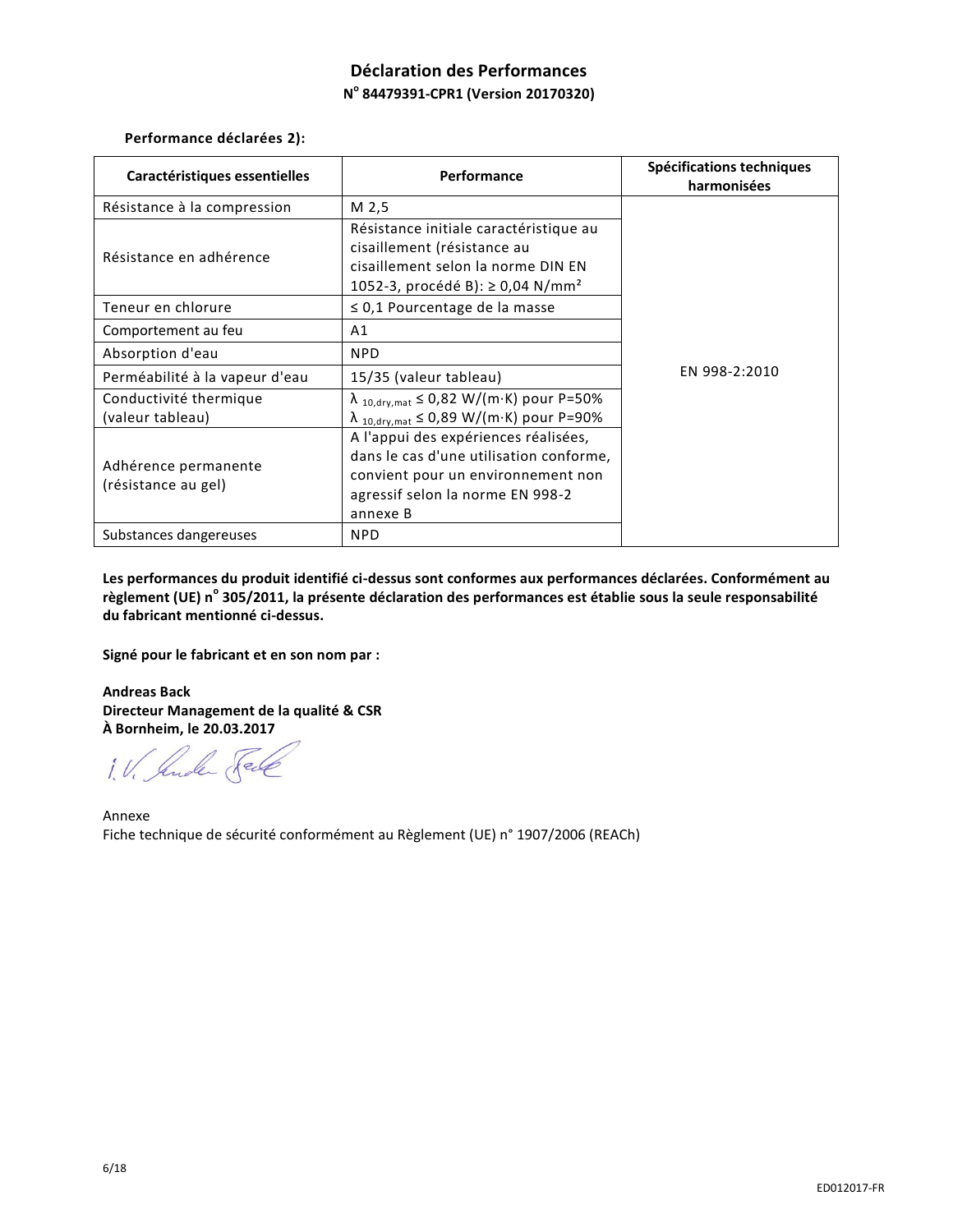# **Dichiarazione di Prestazione N. 84479391-CPR1 (Versione 20170320)**

## **1. Codice di identificazione unico del prodotto-tipo:**

PRECIT Malta di muratura e per intonaco (8447939)

## **2. Usi previsti:**

- **1)** Malta per intonaco per l'utilizzo come intonaco per interni ed esterni per pareti, pilastri e pareti divisorie.
- **2)** Normale malta per muratura previo controllo dell'idoneità per utilizzo in pareti, pilastri e pareti divisorie in muratura (elementi per interni ed esterni), soggetta ai requisiti di stabilità.

## **3. Fabbricante:**

HORNBACH Baumarkt AG Hornbachstraße 11 76879 Bornheim/Germany

## **4. Mandatario:**

non rilevante

## **5. Sistemi di VVCP:**

Sistema 4 Sistema 2+

### **6. Norma armonizzata:**

EN 998-1:2010 EN 998-2:2010

### **Organismi notificati:**

L'ente notificato, MPA Stuttgart, codice identificativo 0672, ha emesso, sulla base della prima ispezione dell'azienda e del relativo controllo di produzione, la certificazione della conformità dei controlli di produzione propri dell'azienda n. 0672-CPR-0516 (azienda 2, 02) ed esegue il monitoraggio e la valutazione continui del controllo di produzione proprio dell'azienda in conformità al sistema 2+.

## **7. Prestazioni dichiarate 1):**

| Caratteristiche essenziali                | Prestazioni                                                                                                  | Specifiche tecniche armonizzate |
|-------------------------------------------|--------------------------------------------------------------------------------------------------------------|---------------------------------|
| Reazione al fuoco                         | A1                                                                                                           |                                 |
| Assorbimento d'acqua                      | W <sub>1</sub>                                                                                               |                                 |
| Permeabilità al vapore acqueo             | $\mu \leq 25$                                                                                                |                                 |
| Resistenza alla trazione adesiva          | $\geq$ 0,08 N/mm <sup>2</sup> con rottura A, B o C                                                           | EN 998-1:2010                   |
| Conducibilità termica<br>(valore tabella) | $\lambda$ 10, dry, mat $\leq 0.82$ W/(m·K) per P=50%<br>$\lambda$ 10, dry, mat $\leq$ 0,89 W/(m·K) per P=90% |                                 |
| Durevolezza                               | <b>NPD</b>                                                                                                   |                                 |
| Sostanze pericolose                       | <b>NPD</b>                                                                                                   |                                 |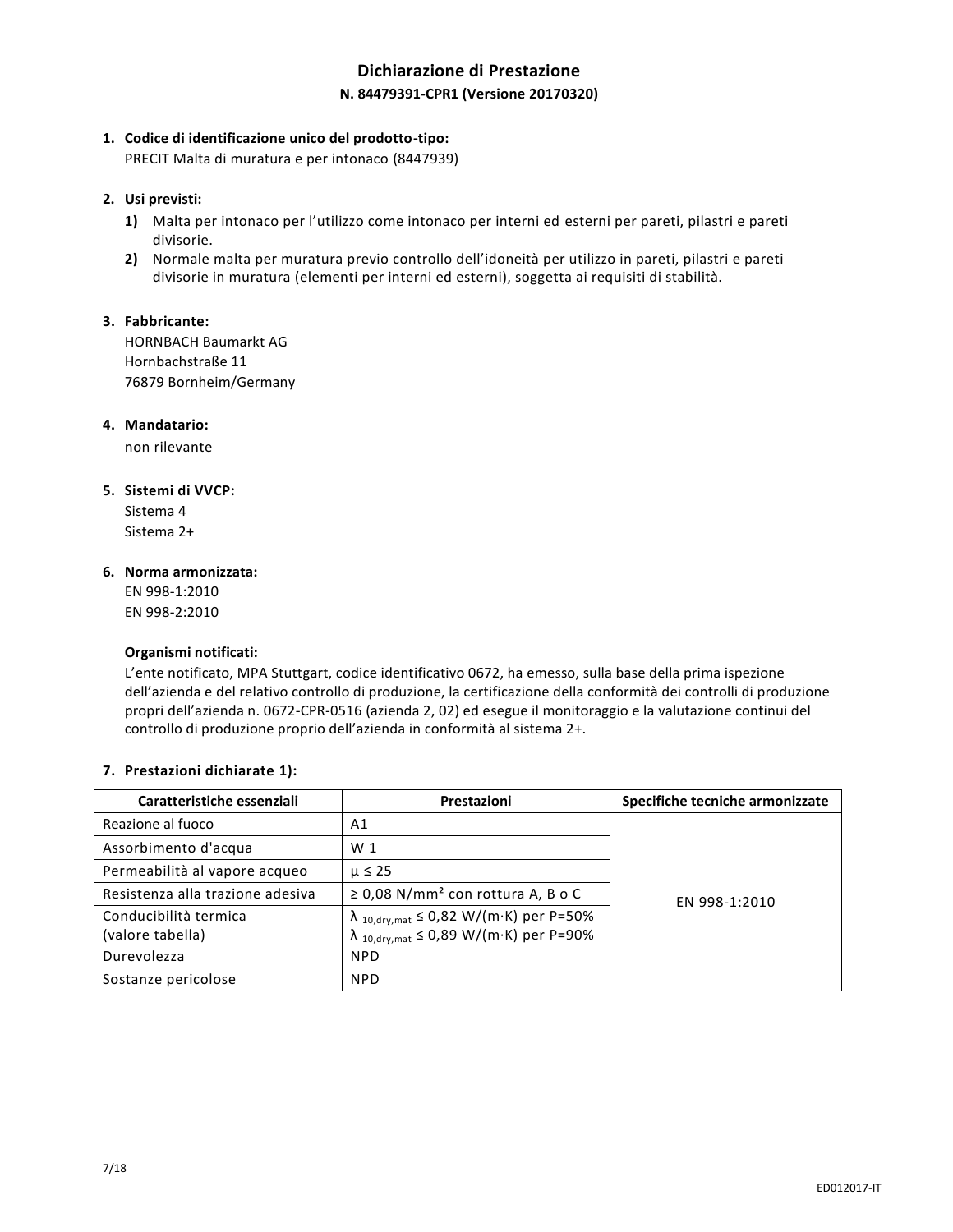# **Dichiarazione di Prestazione N. 84479391-CPR1 (Versione 20170320)**

**Prestazioni dichiarate 2):**

| Caratteristiche essenziali                | Prestazioni                                                                                                                                               | Specifiche tecniche armonizzate |
|-------------------------------------------|-----------------------------------------------------------------------------------------------------------------------------------------------------------|---------------------------------|
| Resistenza alla compressione              | M 2,5                                                                                                                                                     |                                 |
| Resistenza all'adesione                   | Resistenza al taglio caratteristica<br>(resistenza al taglio adesivo in<br>conformità a DIN EN 1052-3,<br>procedimento B): $\geq$ 0,04 N/mm <sup>2</sup>  |                                 |
| Contenuto di cloruro                      | $\leq$ 0,1 percento in massa                                                                                                                              |                                 |
| Reazione al fuoco                         | Α1                                                                                                                                                        |                                 |
| Assorbimento d'acqua                      | <b>NPD</b>                                                                                                                                                | EN 998-2:2010                   |
| Permeabilità al vapore acqueo             | 15/35 (valore tabella)                                                                                                                                    |                                 |
| Conducibilità termica<br>(valore tabella) | $\lambda$ 10, dry, mat $\leq 0.82$ W/(m·K) per P=50%<br>$\lambda$ 10, dry, mat $\leq 0.89$ W/(m·K) per P=90%                                              |                                 |
| Durevolezza (resistenza al gelo)          | Sulla base delle precedenti<br>esperienze, in caso di utilizzo<br>conforme, idonea per ambienti non<br>aggressivi in conformità a EN 998-2<br>Appendice B |                                 |
| Sostanze pericolose                       | <b>NPD</b>                                                                                                                                                |                                 |

**La prestazione del prodotto sopra identificato è conforme all'insieme delle prestazioni dichiarate. La presente dichiarazione di responsabilità viene emessa, in conformità al regolamento (UE) n. 305/2011, sotto la sola responsabilità del fabbricante sopra identificato.**

**Firmato a nome e per conto del fabbricante da:**

**Andreas Back Responsabile Qualità & CSR In Bornheim addì 20.03.2017**

1. V. Ander Fell

Allegato Scheda di dati in materia di sicurezza conformemente al regolamento (CE) n. 1907/2006 (REACh)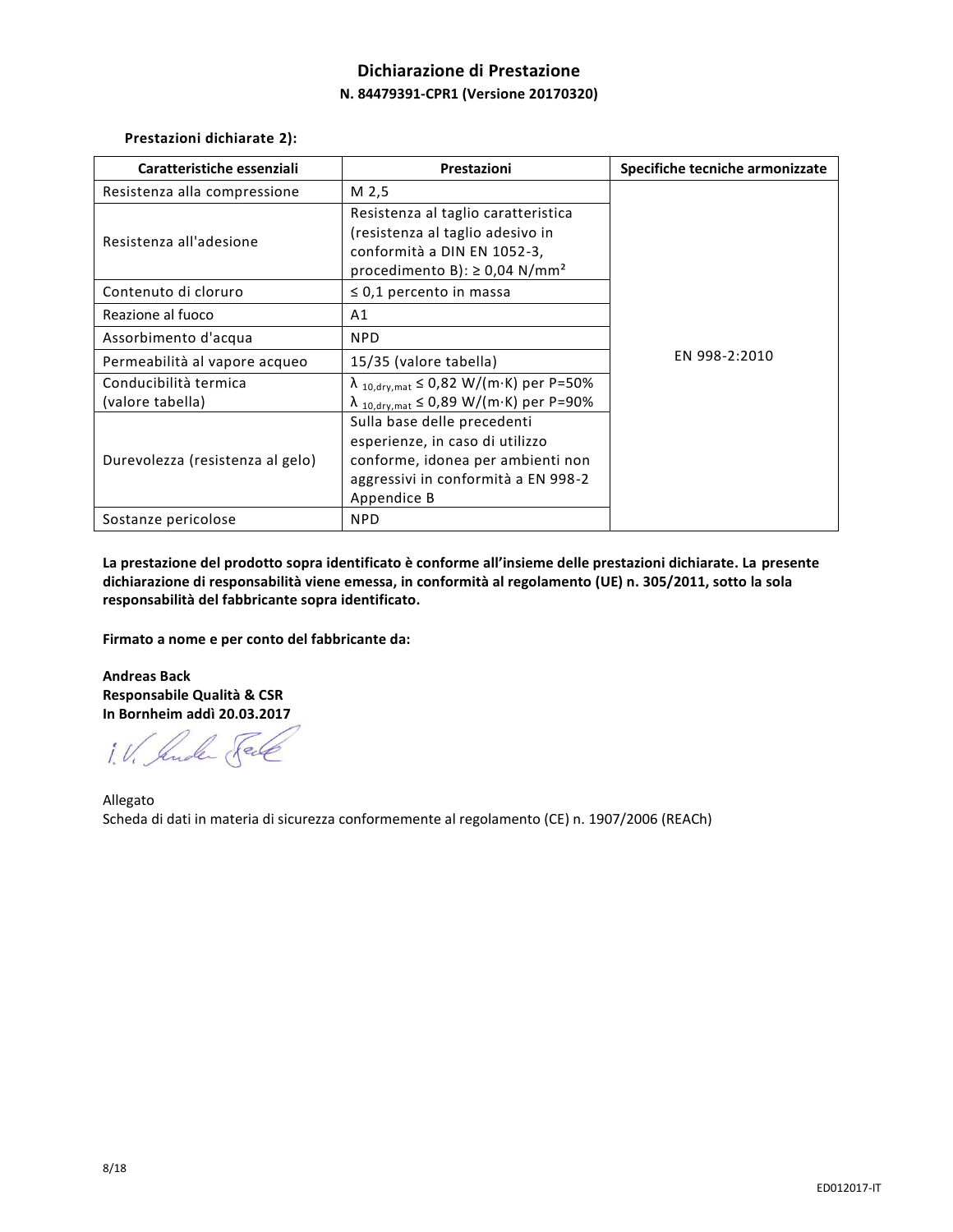## **Prestatieverklaring Nr. 84479391-CPR1 (Versie 20170320)**

### **1. Unieke identificatiecode van het producttype:**

PRECIT Metsel- en pleistermortel (8447939)

### **2. Beoogd(e) gebruik(en):**

- **1)** Pleistermortel voor toepassing als binnen- en buitenpleister voor wanden, plafonds, pijlers en scheidingswanden.
- **2)** Normale metselmortel na controle op geschiktheid voor toepassing in wanden, pijlers en scheidingswanden van metselwerk (inwendige en uitwendige componenten), die onderhevig zijn aan eisen m.b.t. de stabiliteit.

### **3. Fabrikant:**

HORNBACH Baumarkt AG Hornbachstraße 11 76879 Bornheim/Germany

### **4. Gemachtigde:**

niet relevant

### **5. Het system of de systemen voor de beoordeling en verificatie van de prestatiebestendigheid:**

Systeem 4 Systeem 2+

### **6. Geharmoniseerde norm:**

EN 998-1:2010 EN 998-2:2010

#### **Aangemelde instantie(s):**

De genotificeerde instantie, MPA Stuttgart, identificatienummer 0672, heeft op basis van de eerste inspectie van de fabriek en de eigen productiecontrole van de fabriek het attest van conformiteit van de eigen productiecontrole van de fabriek nr. 0672-CPR-0516 (fabriek 2, 02) afgegeven en voert de lopende controle, beoordeling en evaluatie van de eigen productiecontrole van de fabriek volgens systeem 2+ uit.

### **7. Aangegeven prestatie 1):**

| Essentiële kenmerken                      | Vermogen                                                                                                       | Geharmoniseerde technische<br>specificatie |
|-------------------------------------------|----------------------------------------------------------------------------------------------------------------|--------------------------------------------|
| <b>Brandgedrag</b>                        | A1                                                                                                             |                                            |
| Wateropname                               | W <sub>1</sub>                                                                                                 |                                            |
| Waterdampdoorlaatbaarheid                 | $\mu \leq 25$                                                                                                  | EN 998-1:2010                              |
| Hechtsterkte                              | $\geq$ 0,08 N/mm <sup>2</sup> bij breukbeeld A, B of C                                                         |                                            |
| Warmtegeleidingsvermogen<br>(tabelwaarde) | $\lambda$ 10, dry, mat $\leq 0.82$ W/(m·K) voor P=50%<br>$\lambda$ 10, dry, mat $\leq 0.89$ W/(m·K) voor P=90% |                                            |
| Stabiliteit                               | <b>NPD</b>                                                                                                     |                                            |
| Gevaarlijke substanties                   | <b>NPD</b>                                                                                                     |                                            |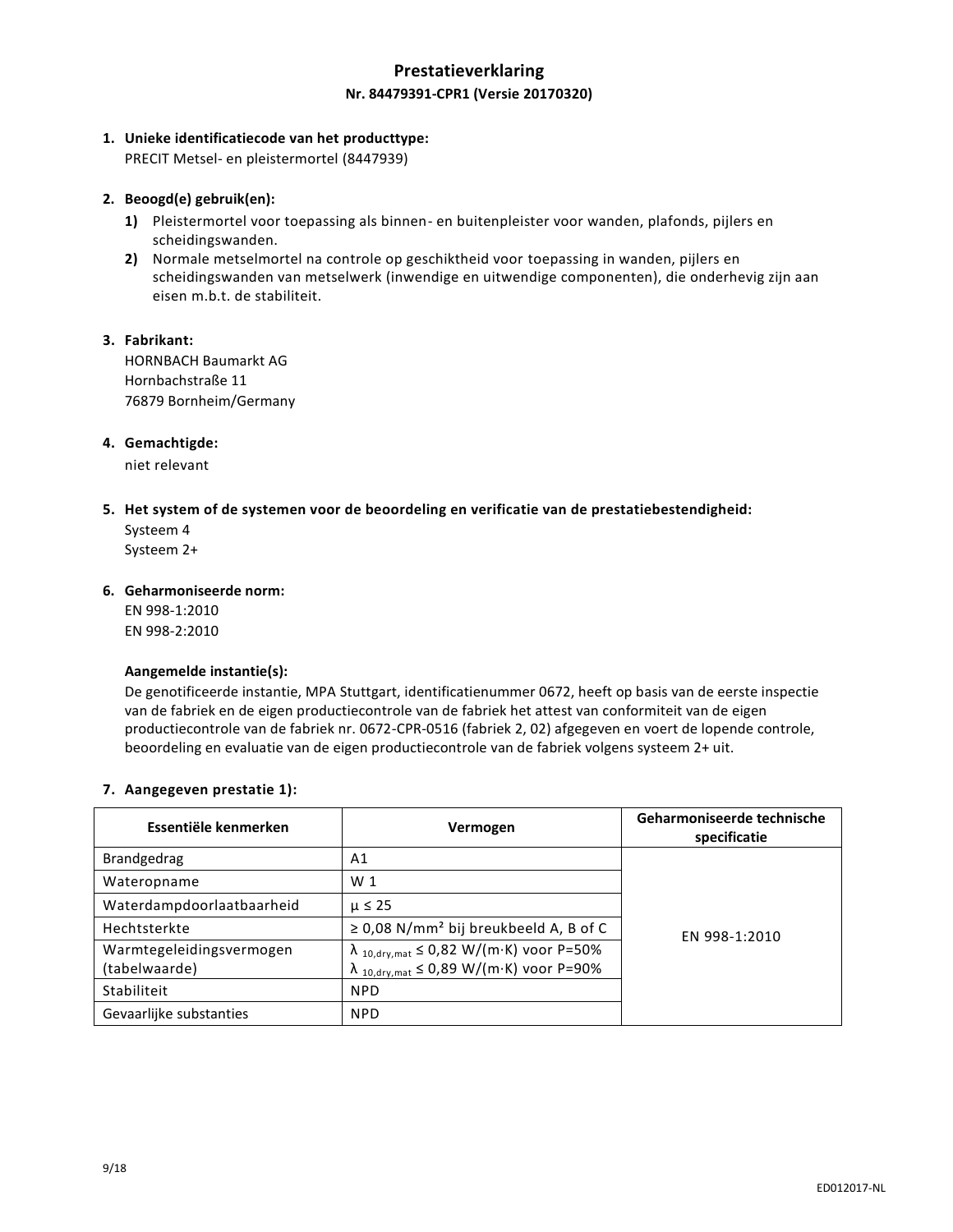## **Prestatieverklaring Nr. 84479391-CPR1 (Versie 20170320)**

**Aangegeven prestatie 2):**

| Essentiële kenmerken                      | Vermogen                                                                                                                                 | Geharmoniseerde technische<br>specificatie |
|-------------------------------------------|------------------------------------------------------------------------------------------------------------------------------------------|--------------------------------------------|
| Drukvastheid                              | M <sub>2,5</sub>                                                                                                                         |                                            |
| Hechtsterkte                              | Karakteristieke aanvankelijke<br>schuifsterkte (afschuifsterkte conform<br>DIN EN 1052-3, werkwijze B):<br>$\geq 0.04$ N/mm <sup>2</sup> |                                            |
| Chloridegehalte                           | $\leq$ 0,1 massaprocent                                                                                                                  | EN 998-2:2010                              |
| <b>Brandgedrag</b>                        | A1                                                                                                                                       |                                            |
| Wateropname                               | <b>NPD</b>                                                                                                                               |                                            |
| Waterdampdoorlaatbaarheid                 | 15/35 (tabelwaarde)                                                                                                                      |                                            |
| Warmtegeleidingsvermogen<br>(tabelwaarde) | $\lambda$ 10, dry, mat $\leq 0.82$ W/(m·K) voor P=50%<br>$\lambda$ 10, dry, mat $\leq 0.89$ W/(m·K) voor P=90%                           |                                            |
| Stabiliteit (vorstbestendigheid)          | Op grond van beschikbare ervaringen<br>bij vakkundige toepassing geschikt<br>voor niet inwerkende omgeving<br>conform EN 998-2 bijlage B |                                            |
| Gevaarlijke substanties                   | <b>NPD</b>                                                                                                                               |                                            |

**De prestaties van het hierboven omschreven product zijn conform de aangegeven prestaties. Deze prestatieverklaring wordt in overeenstemming met Verordening (EU) nr. 305/2011 onder de exclusieve verantwoordelijkheid van de hierboven vermelde fabrikant verstrekt.**

**Ondertekend voor en namens de fabrikant door:**

**Andreas Back hoofd Kwaliteitsmanagement & CSR Te Bornheim op 20.03.2017**

1. V. Suder Fell

Bijlage Veiligheidsinformatieblad volgens de verordening (EG) nr. 1907/2006 (REACh)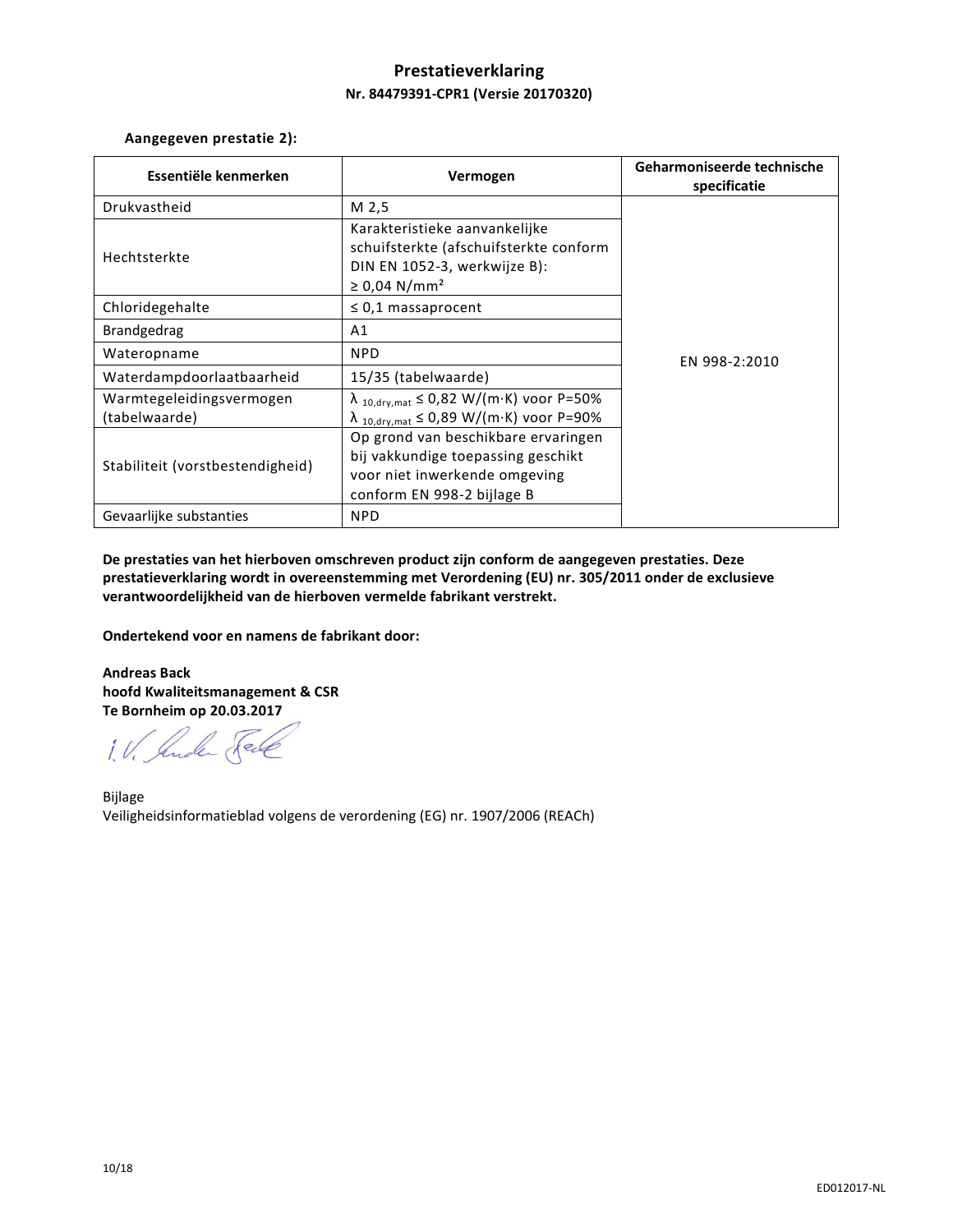## **Prestandadeklaration Nr 84479391-CPR1 (Version 20170320)**

## **1. Produkttypens unika identifikationskod:**

PRECIT Mur- och putsbruk (8447939)

### **2. Avsedd användning/avsedda användningar:**

- **1)** Putsbruk att användas för rappning inom- och utomhus på väggar, tak, pelare och skiljeväggar.
- **2)** Normalt murbruk för användning efter lämplighetskontroll i väggar, pelare och skiljeväggar av murverk (byggdelar inom- och utomhus), som uppfyller kraven på stabilitet.

### **3. Tillverkare:**

HORNBACH Baumarkt AG Hornbachstraße 11 76879 Bornheim/Germany

### **4. Tillverkarens representant:**

ej relevant

### **5. System för bedömning och fortlöpande kontroll av prestanda:**

System 4 System 2+

### **6. Harmoniserad standard:**

EN 998-1:2010 EN 998-2:2010

#### **Anmält/anmälda organ:**

Det officiella certifieringsorganet, MPA Stuttgart, ID-nummer 0672, har med utgångspunkt från fabrikens primärinspektion och produktionskontroll utfärdat intyget om överensstämmelse med fabrikens egen produktionskontroll nr 0672-CPR-0516 (fabrik 2, 02) och utför den löpande övervakningen, bedömningen och utvärderingen av fabrikens egen produktionskontroll enligt system 2+.

### **7. Angiven prestanda 1):**

| Väsentliga kännetecken                | Prestanda                                                                                                    | <b>Harmoniserad teknisk</b><br>specifikation |
|---------------------------------------|--------------------------------------------------------------------------------------------------------------|----------------------------------------------|
| Förhållningssätt vid brand            | A1                                                                                                           |                                              |
| Vattenupptagning                      | W <sub>1</sub>                                                                                               |                                              |
| Ånggenomsläpplighet                   | $\mu \leq 25$                                                                                                |                                              |
| Häftdraghållfasthet                   | $\geq$ 0,08 N/mm <sup>2</sup> vid frakturmönster A, B<br>eller C                                             | EN 998-1:2010                                |
| Värmeledningsförmåga<br>(tabellvärde) | $\lambda$ 10, dry, mat $\leq 0.82$ W/(m·K) för P=50%<br>$\lambda$ 10, dry, mat $\leq 0.89$ W/(m·K) för P=90% |                                              |
| Varaktighet                           | <b>NPD</b>                                                                                                   |                                              |
| Farliga substanser                    | <b>NPD</b>                                                                                                   |                                              |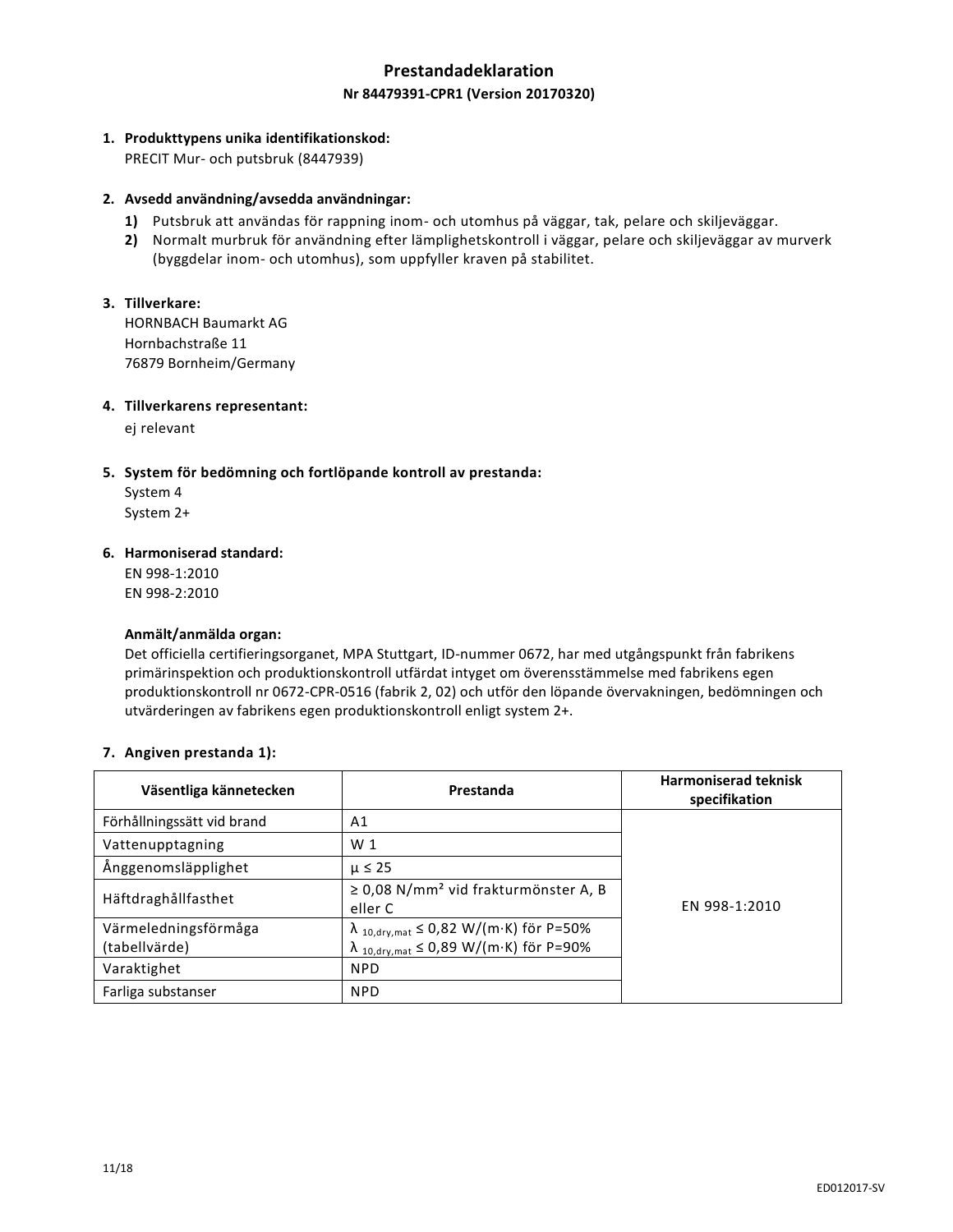# **Prestandadeklaration Nr 84479391-CPR1 (Version 20170320)**

**Angiven prestanda 2):**

| Väsentliga kännetecken                | Prestanda                                                                                                                                            | <b>Harmoniserad teknisk</b><br>specifikation |
|---------------------------------------|------------------------------------------------------------------------------------------------------------------------------------------------------|----------------------------------------------|
| Tryckhållfasthet                      | M 2,5                                                                                                                                                |                                              |
| Förbandshållfasthet                   | Karakteristisk initial-skärhållfasthet<br>(häftskärhållfasthet enligt DIN EN<br>1052-3, förfarande B): ≥ 0,04 N/mm <sup>2</sup>                      |                                              |
| Kloridhalt                            | $\leq$ 0,1 massaprocent                                                                                                                              |                                              |
| Förhållningssätt vid brand            | A1                                                                                                                                                   |                                              |
| Vattenupptagning                      | <b>NPD</b>                                                                                                                                           |                                              |
| Ånggenomsläpplighet                   | 15/35 (tabellvärde)                                                                                                                                  | EN 998-2:2010                                |
| Värmeledningsförmåga<br>(tabellvärde) | $\lambda$ 10, dry, mat $\leq 0.82$ W/(m·K) för P=50%<br>$\lambda$ 10, dry, mat $\leq 0.89$ W/(m·K) för P=90%                                         |                                              |
| Varaktighet (frostbeständighet)       | På grund av föreliggande erfarenheter<br>vid fackmässig användning är<br>produkten lämplig för icke<br>påfrestande miljö enligt EN 998-2<br>bilaga B |                                              |
| Farliga substanser                    | <b>NPD</b>                                                                                                                                           |                                              |

**Prestandan för ovanstående produkt överensstämmer med den angivna prestandan. Denna prestandadeklaration har utfärdats i enlighet med förordning (EU) nr 305/2011 på eget ansvar av den tillverkare som anges ovan.**

**Undertecknad på tillverkarens vägnar av:**

**Andreas Back ledare för kvalitetsmanagement & CSR Bornheim den 20.03.2017**

1. V. Ander Sel

Bilaga Säkerhetsdatablad enligt förordning (EG) nr 1907/2006 (REACh)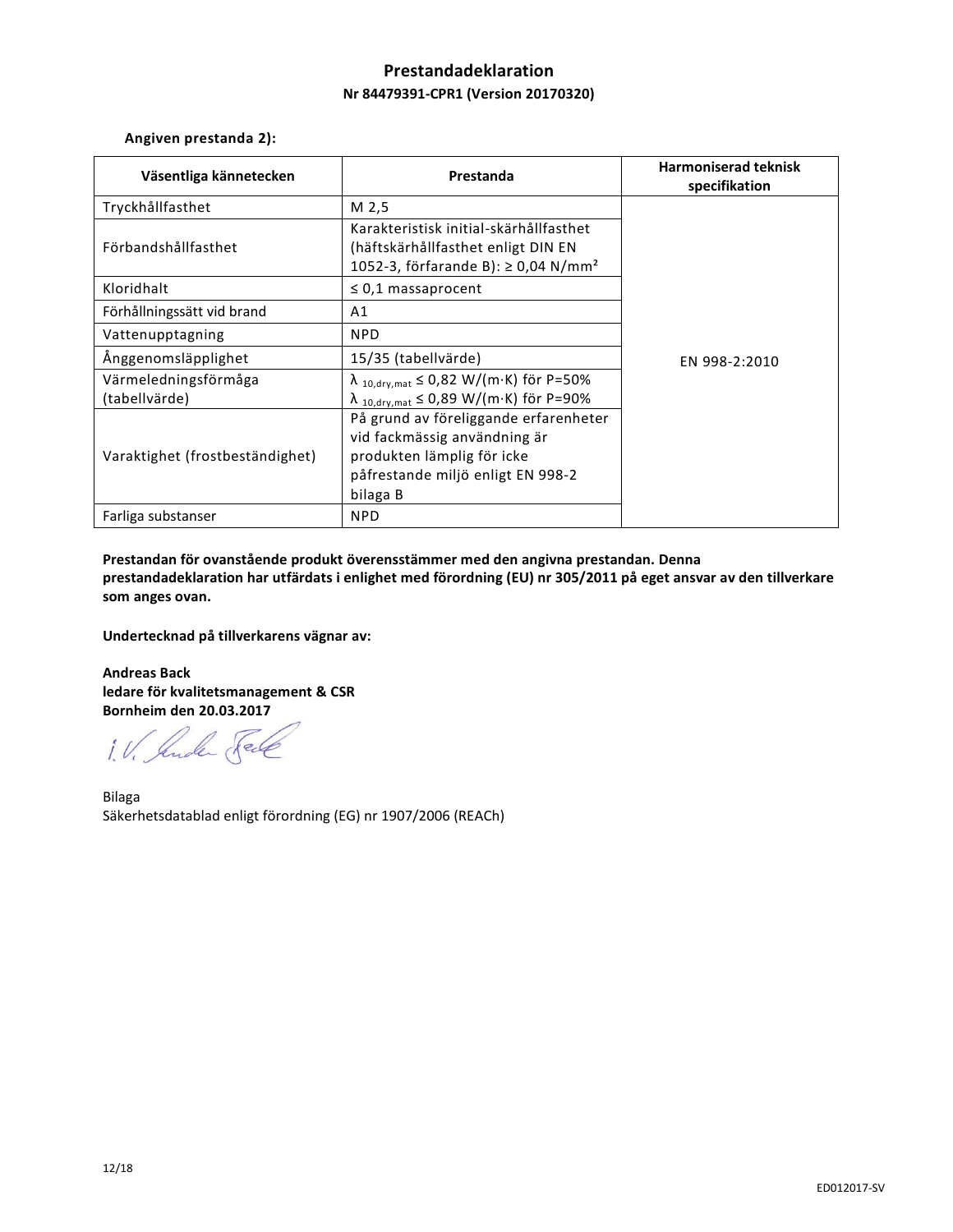# **Prohlášení o Vlastnostech č. 84479391-CPR1 (Verze 20170320)**

## **1. Jedinečný identifikační kód typu výrobku:**

PRECIT Zdicí a omítková malta (8447939)

### **2. Zamýšlené/zamýšlená použití:**

- **1)** Omítková malta pro použití na vnitřní a venkovní omítky stěn, stropů, sloupků a příček.
- **2)** Normální zednická malta podle zkoušky vhodnosti pro použití na zděné stěny, sloupky a příčky (vnitřní a venkovní části stavby), které podléhají požadavkům na stabilitu.

## **3. Výrobce:**

HORNBACH Baumarkt AG Hornbachstraße 11 76879 Bornheim/Germany

### **4. Zplnomocněný zástupce:**

Irelevantní

## **5. Systém/systémy POSV:**

Systém 4 Systém 2+

### **6. Harmonizovaná norma:**

EN 998-1:2010 EN 998-2:2010

### **Oznámený subjekt/oznámené subjekty:**

Notifikované místo, MPA Stuttgart, identifikační číslo 0672, vydalo na základě první inspekce závodu a vnitropodnikové výrobní kontroly osvědčení o shodě vnitropodnikové výrobní kontroly č. 0672-CPR-0516 (závod 2, 02) a provádí průběžné sledování, hodnocení a evaluaci vnitropodnikové výrobní kontroly podle systému 2+.

### **7. Deklarovaná vlastnost 1):**

| Podstatné vlastnosti         | Výkon                                                | Harmonizovaná technická<br>specifikace |
|------------------------------|------------------------------------------------------|----------------------------------------|
| Požární vlastnosti           | A1                                                   | EN 998-1:2010                          |
| Absorpce vody                | W <sub>1</sub>                                       |                                        |
| Propustnost vodních par      | $\mu \leq 25$                                        |                                        |
| Přídržnost                   | $\geq$ 0,08 N/mm <sup>2</sup> při lomu A, B nebo C   |                                        |
| Součinitel tepelné vodivosti | $\lambda$ 10, dry, mat $\leq 0.82$ W/(m·K) pro P=50% |                                        |
| (tabulková hodnota)          | $\lambda$ 10, dry, mat $\leq 0.89$ W/(m·K) pro P=90% |                                        |
| Trvanlivost                  | <b>NPD</b>                                           |                                        |
| Nebezpečné látky             | <b>NPD</b>                                           |                                        |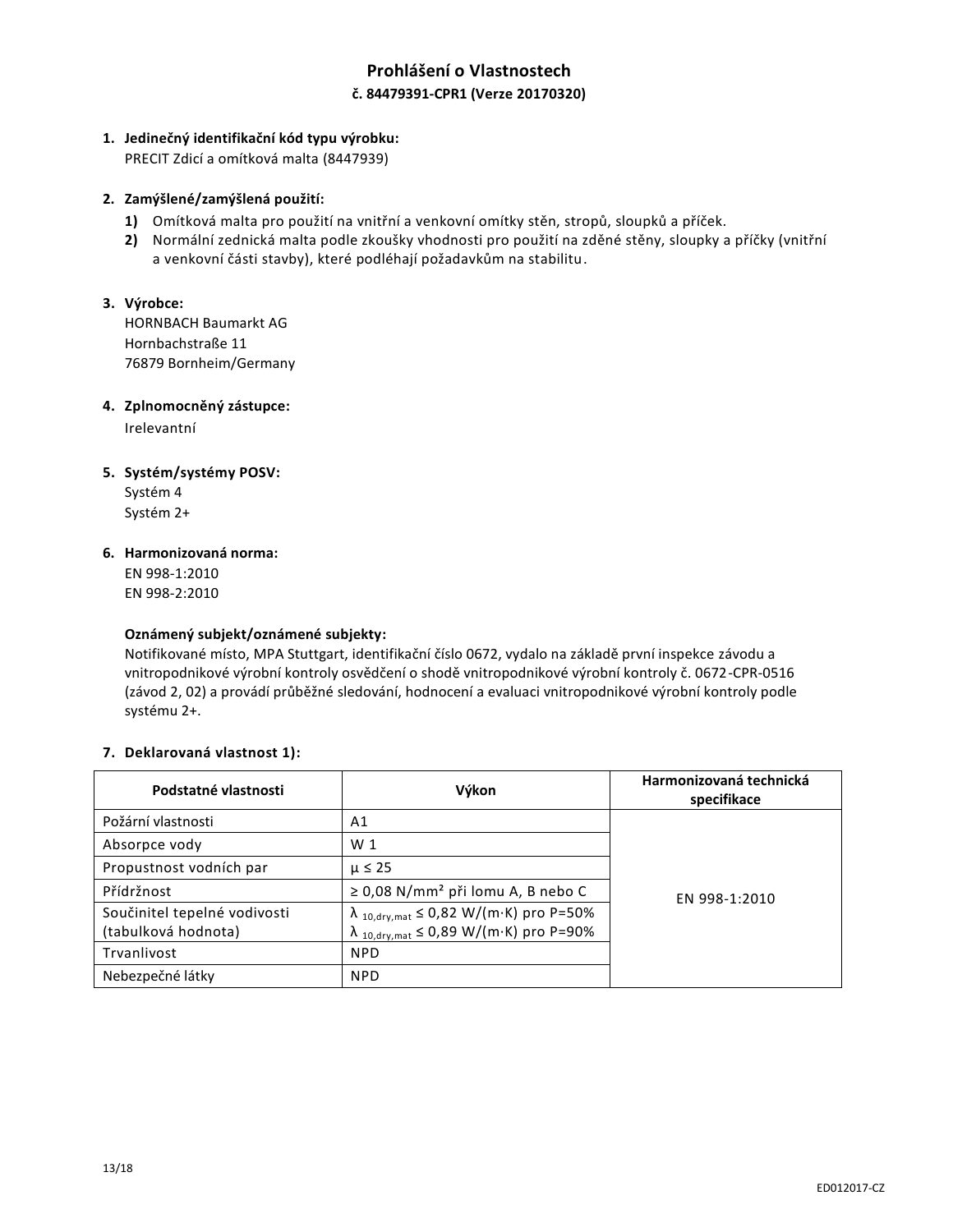# **Prohlášení o Vlastnostech č. 84479391-CPR1 (Verze 20170320)**

## **Deklarovaná vlastnost 2):**

| Podstatné vlastnosti                                                                | Výkon                                                                                                                                                                                                                                   | Harmonizovaná technická<br>specifikace |
|-------------------------------------------------------------------------------------|-----------------------------------------------------------------------------------------------------------------------------------------------------------------------------------------------------------------------------------------|----------------------------------------|
| Peynost y tlaku                                                                     | M 2,5                                                                                                                                                                                                                                   | EN 998-2:2010                          |
| Pevnost spoje                                                                       | Charakteristická počáteční pevnost<br>ve střihu (střižná přídržnost podle<br>DIN EN 1052-3, postup B):<br>≥ 0,04 N/mm <sup>2</sup>                                                                                                      |                                        |
| Obsah chloridu                                                                      | $\leq$ 0,1 procent váhy                                                                                                                                                                                                                 |                                        |
| Požární vlastnosti                                                                  | A1                                                                                                                                                                                                                                      |                                        |
| Absorpce vody                                                                       | <b>NPD</b>                                                                                                                                                                                                                              |                                        |
| Propustnost vodních par                                                             | 15/35 (tabulková hodnota)                                                                                                                                                                                                               |                                        |
| Součinitel tepelné vodivosti<br>(tabulková hodnota)<br>Trvanlivost (mrazuvzdornost) | $\lambda$ 10, dry, mat $\leq 0.82$ W/(m·K) pro P=50%<br>$\lambda$ 10, dry, mat $\leq$ 0,89 W/(m·K) pro P=90%<br>Na základě daných zkušeností je při<br>odborné aplikaci vhodná pro<br>neagresivní prostředí podle EN 998-2<br>dodatek B |                                        |
| Nebezpečné látky                                                                    | <b>NPD</b>                                                                                                                                                                                                                              |                                        |

**Vlastnosti výše uvedeného výrobku jsou ve shodě se souborem deklarovaných vlastností. Toto prohlášení o vlastnostech se v souladu s nařízením (EU) č. 305/2011 vydává na výhradní odpovědnost výrobce uvedeného výše.**

**Podepsáno za výrobce a jeho jménem:**

**Andreas Back vedoucí oddělení kvality & CSR V Bornheim dne 20.03.2017**

1. V. Ander Sel

Příloha Bezpečnostní datový list podle vyhlášky (ES) č. 1907/2006 (REACh)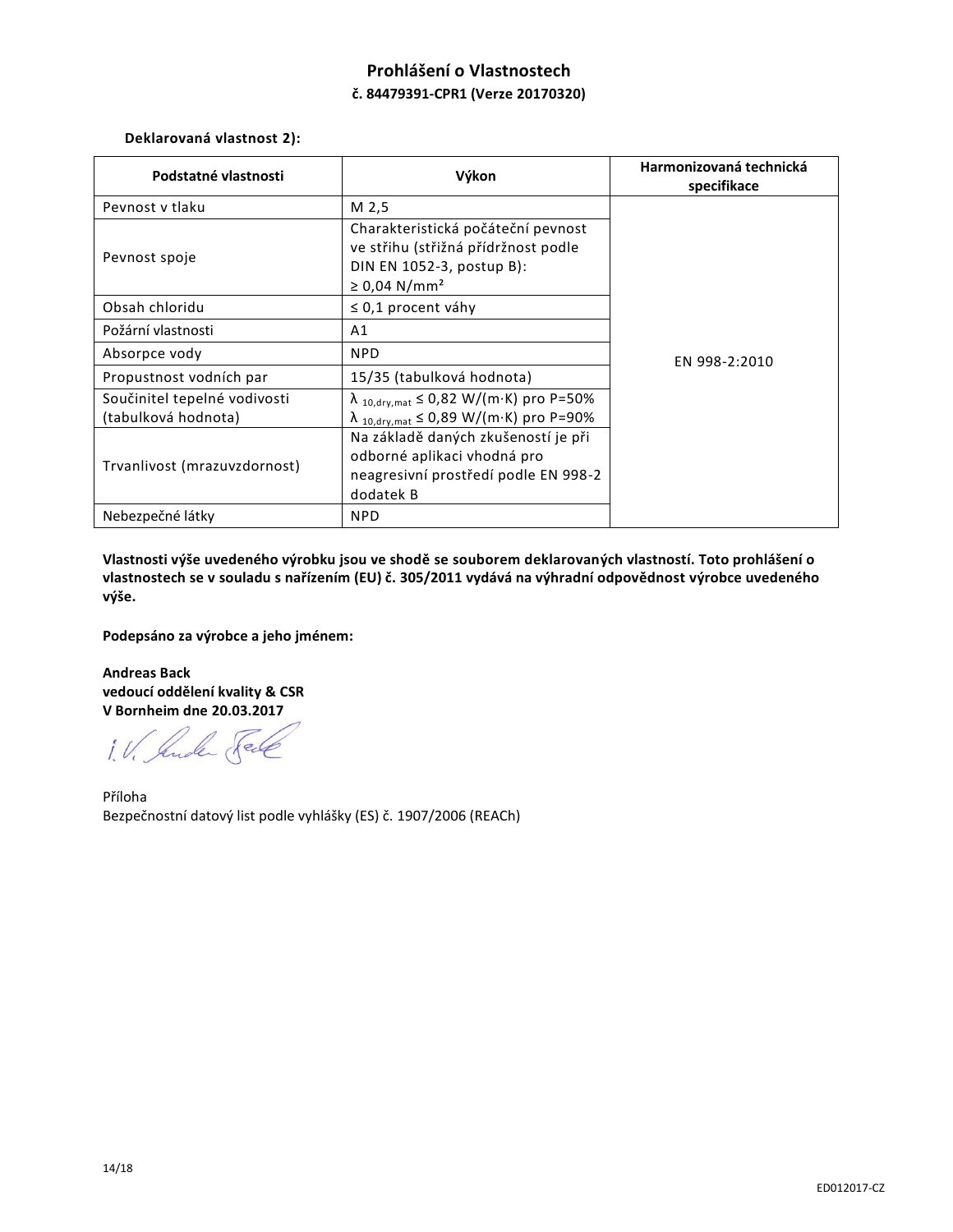## **Vyhlásenie o Parametroch č. 84479391-CPR1 (Verzia 20170320)**

### **1. Jedinečný identifikačný kód typu výrobku:**

PRECIT Murárska a omietková malta (8447939)

### **2. Zamýšľané použitie/použitia:**

- **1)** Omietková malta na používanie ako vnútorná a vonkajšia omietka na steny, stropy, stĺpy a oddeľovacie steny.
- **2)** Bežná murárske druhy malty po kontrole vhodnosti pre používanie na steny, stĺpy a oddeľovacie steny z muriva (vonkajšie a vnútorné súčasti), ktoré podliehajú požiadavkám na pevnosť.

## **3. Výrobca:**

HORNBACH Baumarkt AG Hornbachstraße 11 76879 Bornheim/Germany

### **4. Splnomocnený zástupca:**

Irelevantný

### **5. Systém(-y) posudzovania a overovania nemennosti parametrov:**

Systém 4 Systém 2+

#### **6. Harmonizovaná norma:**

EN 998-1:2010 EN 998-2:2010

### **Notifikovaný(-é) subjekt(-y):**

Notifikované miesto, MPA Stuttgart, identifikačné číslo 0672, vystavilo na základe prvej inšpekcie podniku a podnikovej výrobnej kontroly potvrdenie o zhode podnikovej výrobnej kontroly č. 0672-CPR-0516 (podnik 2, 02) a bude vykonávať priebežnú kontrolu, hodnotenie a evaluáciu podnikovej výrobnej kontroly podľa systému 2+.

#### **7. Deklarované parametre 1):**

| Podstatné znaky                         | Výkon                                                                                                        | Harmonizované technické<br>špecifikácie |
|-----------------------------------------|--------------------------------------------------------------------------------------------------------------|-----------------------------------------|
| Správanie sa pri požiari                | A1                                                                                                           |                                         |
| Nádoba na vodu                          | W <sub>1</sub>                                                                                               |                                         |
| Priepustnosť vodnej pary                | $\mu \leq 25$                                                                                                |                                         |
| Pevnosť v ťahu                          | $\geq$ 0,08 N/mm <sup>2</sup> pri vzhľade lomu A, B<br>alebo C                                               | EN 998-1:2010                           |
| Tepelná vodivosť<br>(hodnota v tabuľke) | $\lambda$ 10, dry, mat $\leq$ 0,82 W/(m·K) pre P=50%<br>$\lambda$ 10, dry, mat $\leq$ 0,89 W/(m·K) pre P=90% |                                         |
| Trvanlivosť                             | <b>NPD</b>                                                                                                   |                                         |
| Nebezpečné látky                        | <b>NPD</b>                                                                                                   |                                         |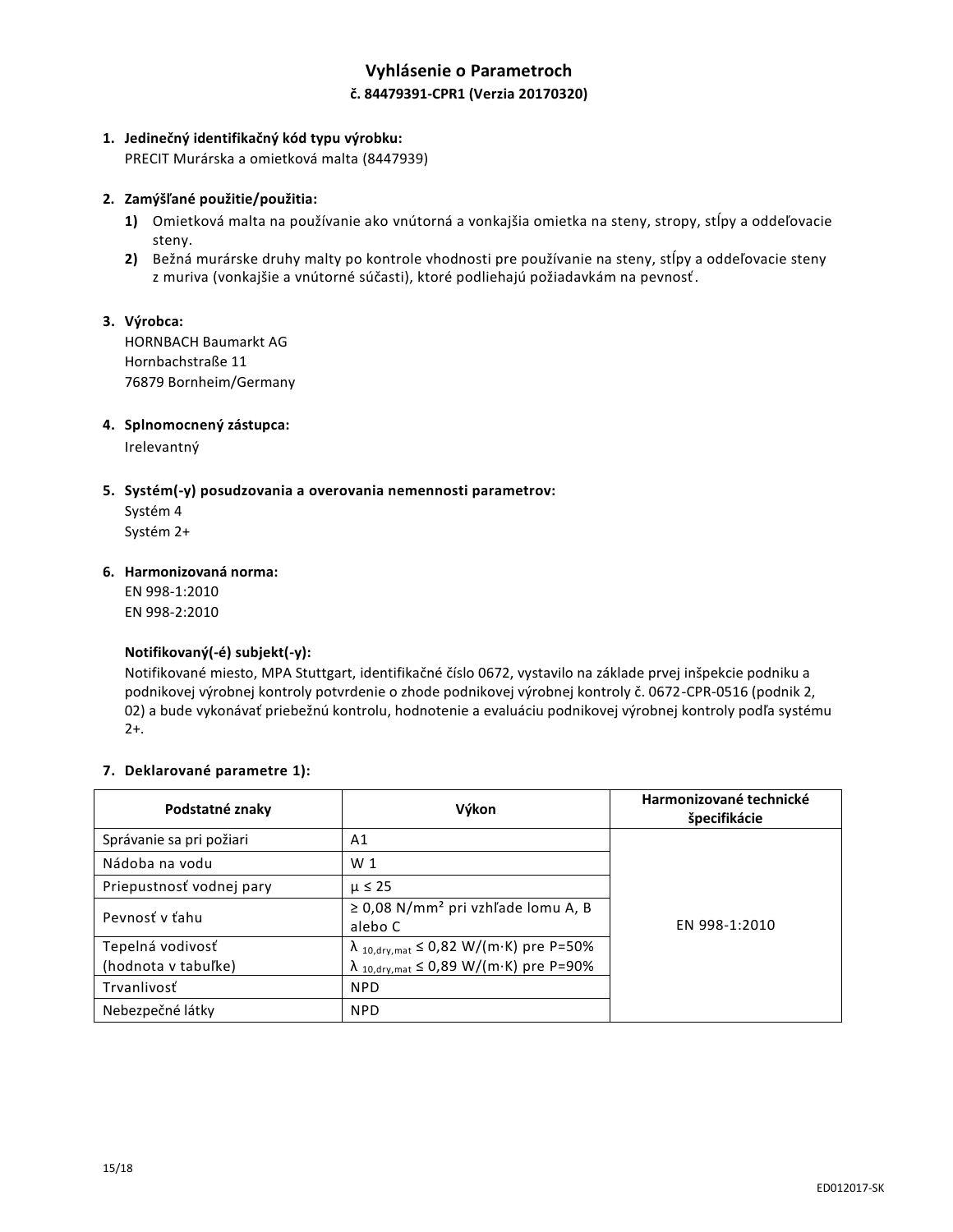# **Vyhlásenie o Parametroch č. 84479391-CPR1 (Verzia 20170320)**

## **Deklarované parametre 2):**

| Podstatné znaky                                                                  | Výkon                                                                                                                                                                                                                    | Harmonizované technické<br>špecifikácie |
|----------------------------------------------------------------------------------|--------------------------------------------------------------------------------------------------------------------------------------------------------------------------------------------------------------------------|-----------------------------------------|
| Odolnosť proti tlaku                                                             | M 2,5                                                                                                                                                                                                                    | EN 998-2:2010                           |
| Pevnosť spojenia                                                                 | Charakteristická počiatočná pevnosť<br>v strihu (fixná pevnosť v strihu podľa<br>DIN EN 1052-3, proces B):<br>$\geq 0.04$ N/mm <sup>2</sup>                                                                              |                                         |
| Obsah chloridu                                                                   | $\leq$ 0,1 hmotnostného percenta                                                                                                                                                                                         |                                         |
| Správanie sa pri požiari                                                         | A1                                                                                                                                                                                                                       |                                         |
| Nádoba na vodu                                                                   | <b>NPD</b>                                                                                                                                                                                                               |                                         |
| Priepustnosť vodnej pary                                                         | 15/35 (hodnota v tabuľke)                                                                                                                                                                                                |                                         |
| Tepelná vodivosť<br>(hodnota v tabuľke)<br>Trvanlivosť<br>(odolnosť proti mrazu) | $\lambda$ 10, dry, mat $\leq$ 0,82 W/(m·K) pre P=50%<br>$\lambda$ 10, dry, mat $\leq$ 0,89 W/(m·K) pre P=90%<br>Na základe predložených skúseností<br>pri správnom používaní nevhodná do<br>agresívneho prostredia podľa |                                         |
| Nebezpečné látky                                                                 | EN 998-2 príloha B<br><b>NPD</b>                                                                                                                                                                                         |                                         |

**Uvedené parametre výrobku sú v zhode so súborom deklarovaných parametrov. Toto vyhlásenie o parametroch sa v súlade s nariadením (EU) č. 305/2011 vydáva na výhradnú zodpovednosť uvedeného výrobcu.**

**Podpísal(-a) za a v mene výrobcu:**

**Andreas Back vedúci manažmentu kvality & CSR V Bornheim dňa 20.03.2017**

1. V. Ander Sel

Príloha Bezpečnostný dátový list podľa vyhlášky (EÚ) č. 1907/2006 (REACh)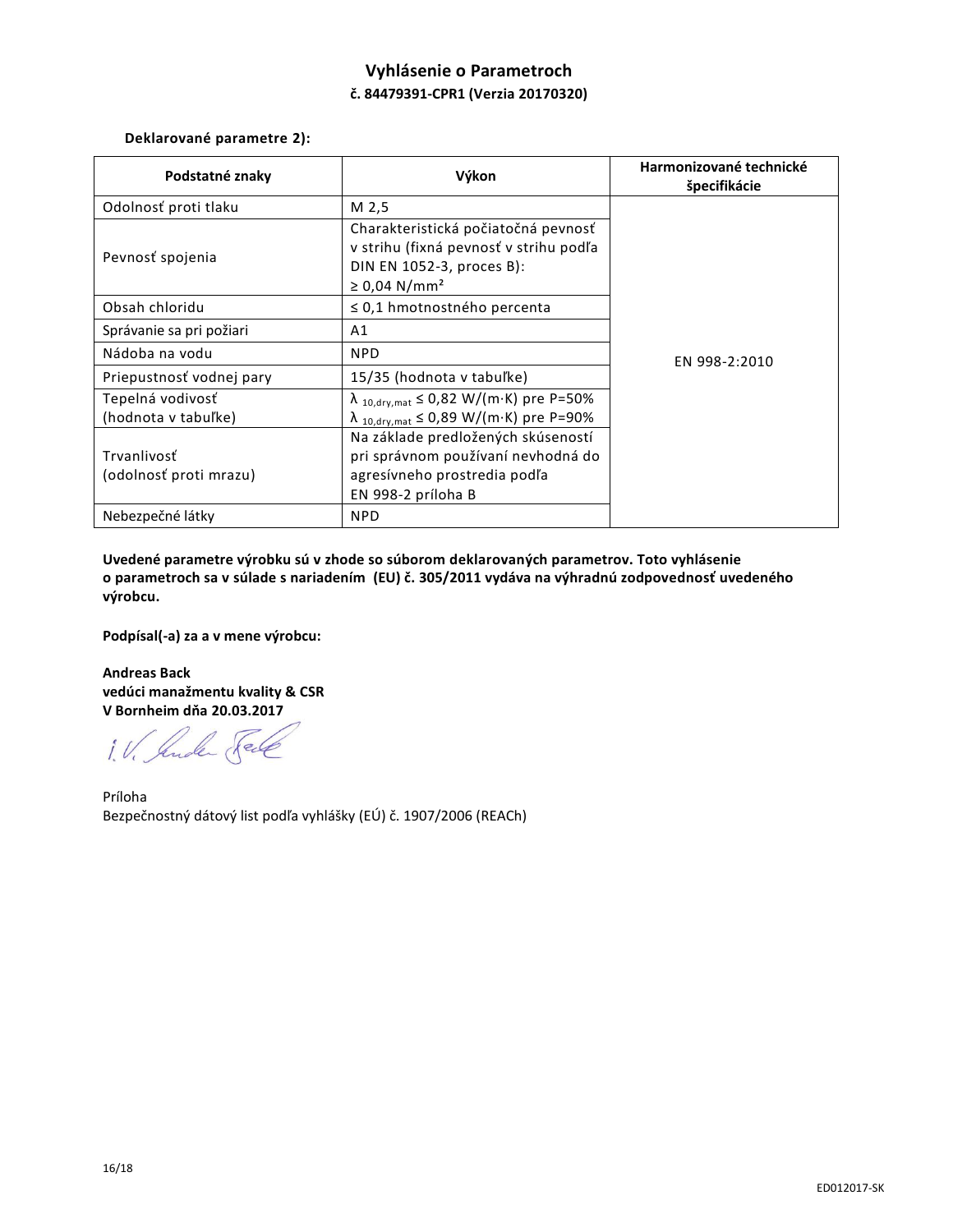## **Declaraţia de Performanţă Nr. 84479391-CPR1 (Versiunea 20170320)**

### **1. Cod unic de identificare al produsului-tip:**

PRECIT Mortar pentru zidărie şi tencuială (8447939)

### **2. Utilizare (utilizări) preconizată (preconizate):**

- **1)** Mortar pentru tencuială pentru utilizare ca tencuială de interior şi exterior pentru pereţi, plafoane, stâlpi şi pereţi despărţitori.
- **2)** Mortar normal de zidărie conform testului de adecvare pentru utilizare la pereţi, stâlpi şi pereţi despărţitori din zidărie (componente constructive interioare şi exterioare), supus cerinţelor de stabilitate.

### **3. Fabricant:**

HORNBACH Baumarkt AG Hornbachstraße 11 76879 Bornheim/Germany

### **4. Reprezentant autorizat:**

fără relevanță

### **5. Sistemul (sistemele) de evaluare şi de verificare a constanţei performanţei:**

sistemul 4 sistemul 2+

### **6. Standard armonizat:**

EN 998-1:2010 EN 998-2:2010

#### **Organism (organisme) notificat(e):**

Organismul notificat, MPA Stuttgart, cod de identificare 0672, a emis pe baza inspecţiei iniţiale a fabricii şi a controlului producţiei aplicat în fabrica producătoare certificatul de conformitate a controlului producţiei aplicat în fabrica producătoare nr. 0672-CPR-0516 (fabrica 2, 02) şi efectuează conform sistemului 2+ monitorizarea şi evaluarea controlului producţiei aplicat în fabrica producătoare.

#### **7. Performanţa declarată 1):**

| Caracteristici esențiale                       | Performanța                                                                                                                        | Specificație tehnică<br>armonizată |
|------------------------------------------------|------------------------------------------------------------------------------------------------------------------------------------|------------------------------------|
| Comportarea la foc                             | A <sub>1</sub>                                                                                                                     |                                    |
| Absorbție de apă                               | W <sub>1</sub>                                                                                                                     |                                    |
| Permeabilitate la vaporii de apă               | $\mu \leq 25$                                                                                                                      |                                    |
| Rezistența la tracțiune                        | $\geq$ 0,08 N/mm <sup>2</sup> în cazul rupturilor cu<br>aspect A, B sau C                                                          | EN 998-1:2010                      |
| Conductivitate termică<br>(valoare din tabele) | $\lambda_{10, dry, mat} \leq 0.82 \text{ W/(m·K)}$ pentru P=50%<br>$\lambda_{10, dry, mat} \leq 0.89 \text{ W/(m·K)}$ pentru P=90% |                                    |
| Durabilitate                                   | <b>NPD</b>                                                                                                                         |                                    |
| Substante periculoase                          | <b>NPD</b>                                                                                                                         |                                    |